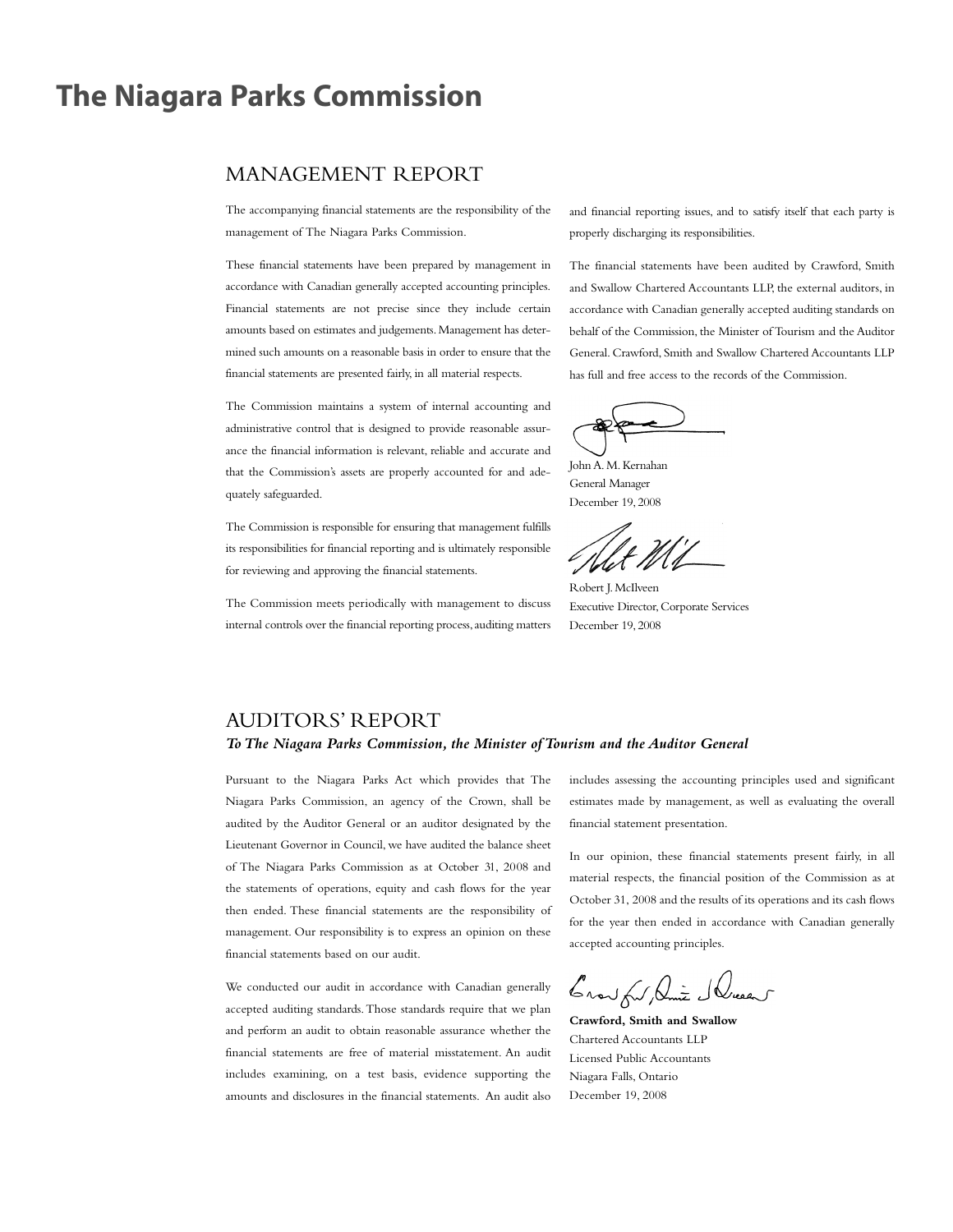# **Balance Sheet** <sup>~</sup> October 31, <sup>2008</sup>

# STATEMENT 1

|                                        |         | (In thousands of dollars) |  |
|----------------------------------------|---------|---------------------------|--|
| <b>Assets</b>                          | 2008    | 2007                      |  |
|                                        | \$      | \$                        |  |
| <b>Current Assets</b>                  |         |                           |  |
| Cash                                   | 2,255   | 26,830                    |  |
| Accounts receivable                    | 2,000   | 1,763                     |  |
| Inventories                            |         |                           |  |
| Saleable merchandise                   | 4,551   | 3,330                     |  |
| Maintenance and other supplies         | 1,519   | 1,282                     |  |
| Prepaid expenses                       | 303     | 400                       |  |
|                                        | 10,628  | 33,605                    |  |
| <b>Fixed Assets - notes 2 and 3</b>    | 158,558 | 142,542                   |  |
| <b>Other Asset</b>                     | 63      |                           |  |
|                                        | 169,249 | 176,147                   |  |
|                                        |         |                           |  |
| Liabilities and Equity                 |         |                           |  |
| <b>Current Liabilities</b>             |         |                           |  |
| Accounts payable                       | 6,334   | 8,783                     |  |
| Accrued payroll                        | 1,134   | 1,027                     |  |
| Current portion of long-term financing | 2,055   | 1,190                     |  |
|                                        | 9,523   | 11,000                    |  |
| Long-Term Financing - note 3           | 31,818  | 33,818                    |  |
| Post-Employment Benefits - note 4      | 3,560   | 3,457                     |  |
| Commitments - notes 6 and 15           |         |                           |  |
| Contingencies - notes 7 and 15         |         |                           |  |
| Equity - Statement 2                   | 124,348 | 127,872                   |  |
|                                        | 169,249 | 176,147                   |  |

see accompanying notes

Signed on behalf of the Commission:

\_\_\_\_\_\_\_\_\_\_\_\_\_\_\_\_\_\_\_\_\_\_\_\_\_\_\_\_\_\_\_ Commissioner

\_\_\_\_\_\_\_\_\_\_\_\_\_\_\_\_\_\_\_\_\_\_\_\_\_\_\_\_\_\_\_ Chairman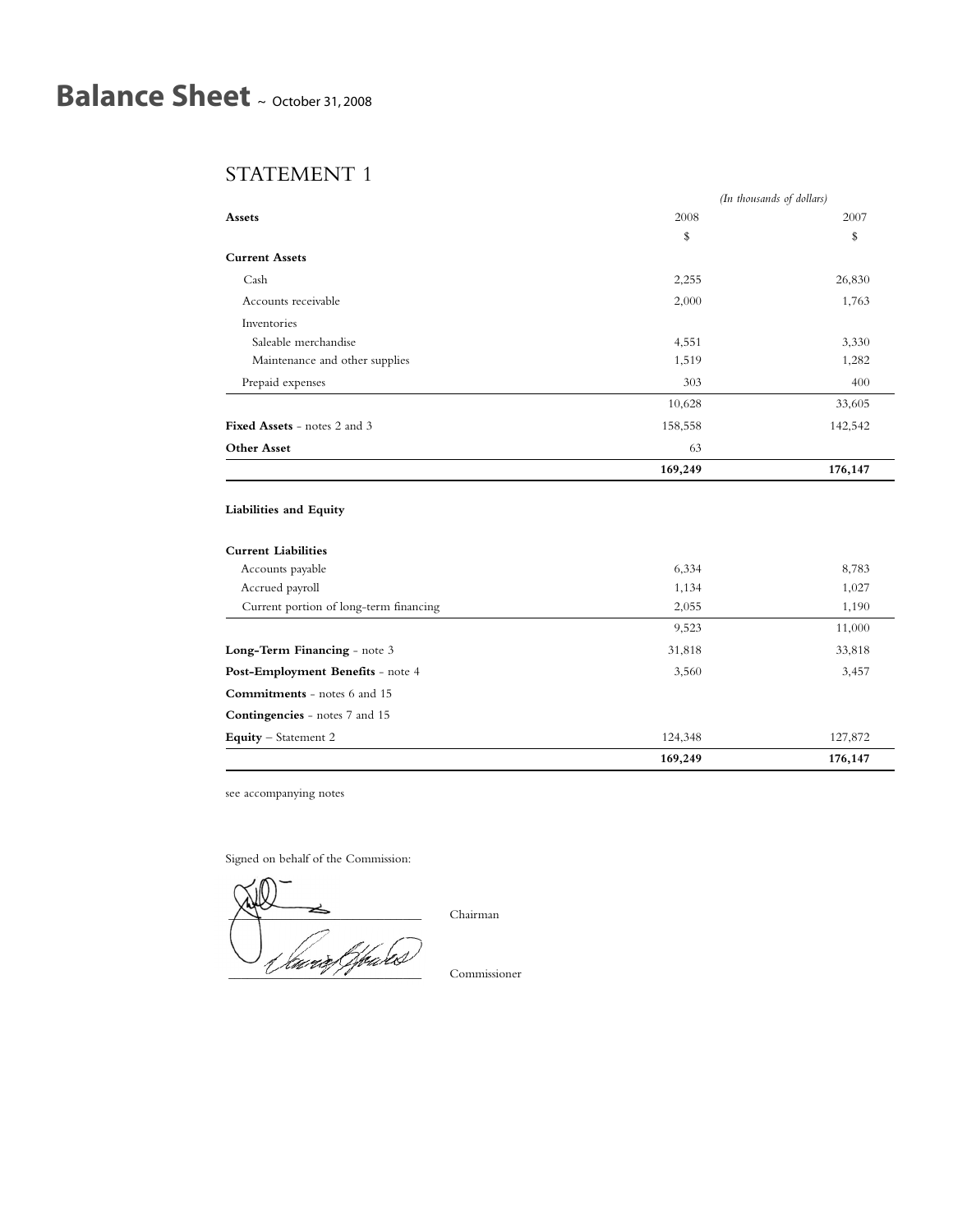# **Statement of Equity** <sup>~</sup> for the year ended October 31, <sup>2008</sup>

# STATEMENT 2

|                                     |         | (In thousands of dollars) |  |
|-------------------------------------|---------|---------------------------|--|
|                                     | 2008    | 2007                      |  |
|                                     | \$      | \$                        |  |
| Equity, Beginning of Year           | 127,872 | 129,246                   |  |
| Net Loss for the Year - Statement 3 | (3,524) | (1,374)                   |  |
| Equity, End of Year                 | 124,348 | 127,872                   |  |

see accompanying notes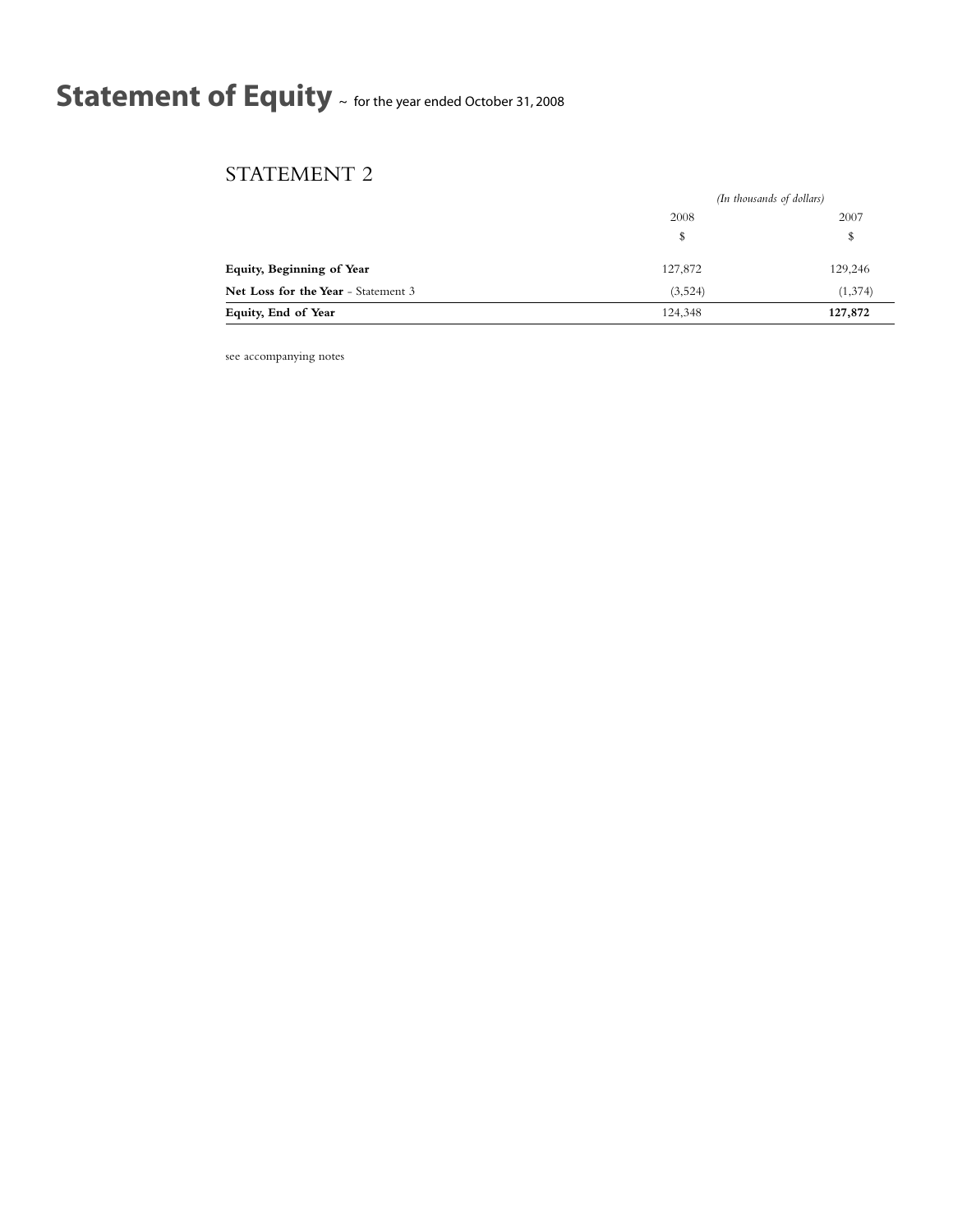# **Statement of Operations** <sup>~</sup> for the year ended October 31, <sup>2008</sup>

# STATEMENT 3

|                                                 |          | (In thousands of dollars) |
|-------------------------------------------------|----------|---------------------------|
|                                                 | 2008     | 2007                      |
|                                                 | \$       | \$                        |
| Income                                          |          |                           |
| Gift shops, restaurants and attractions         | 65,857   | 68,813                    |
| Land rent                                       | 6,215    | 6,037                     |
| Commissions, rentals and fees                   | 2,905    | 2,535                     |
| Premium (loss) on United States funds - net     | 1,071    | (360)                     |
| Gain (loss) on disposal of fixed assets - net   | (44)     | 40                        |
| Sundry income                                   | 576      | 464                       |
|                                                 | 76,580   | 77,529                    |
| <b>Expenses</b>                                 |          |                           |
| Gift shops, restaurants and attractions         |          |                           |
| Cost of goods sold                              | 11,526   | 12,518                    |
| Operating expenses                              | 31,788   | 30,969                    |
| Maintenance                                     | 13,488   | 13,216                    |
| Administrative and police                       | 9,588    | 9,681                     |
| Marketing and promotion                         | 4,435    | 4,004                     |
|                                                 | 70,825   | 70,388                    |
| Net Income for the Year before Undernoted Items | 5,755    | 7,141                     |
| Other Items                                     |          |                           |
| Interest expense - net - note 8                 | 810      | 331                       |
| Depreciation - note 9                           | 8,469    | 8,184                     |
|                                                 | 9,279    | 8,515                     |
| Net Loss for the Year                           | (3, 524) | (1, 374)                  |

see accompanying notes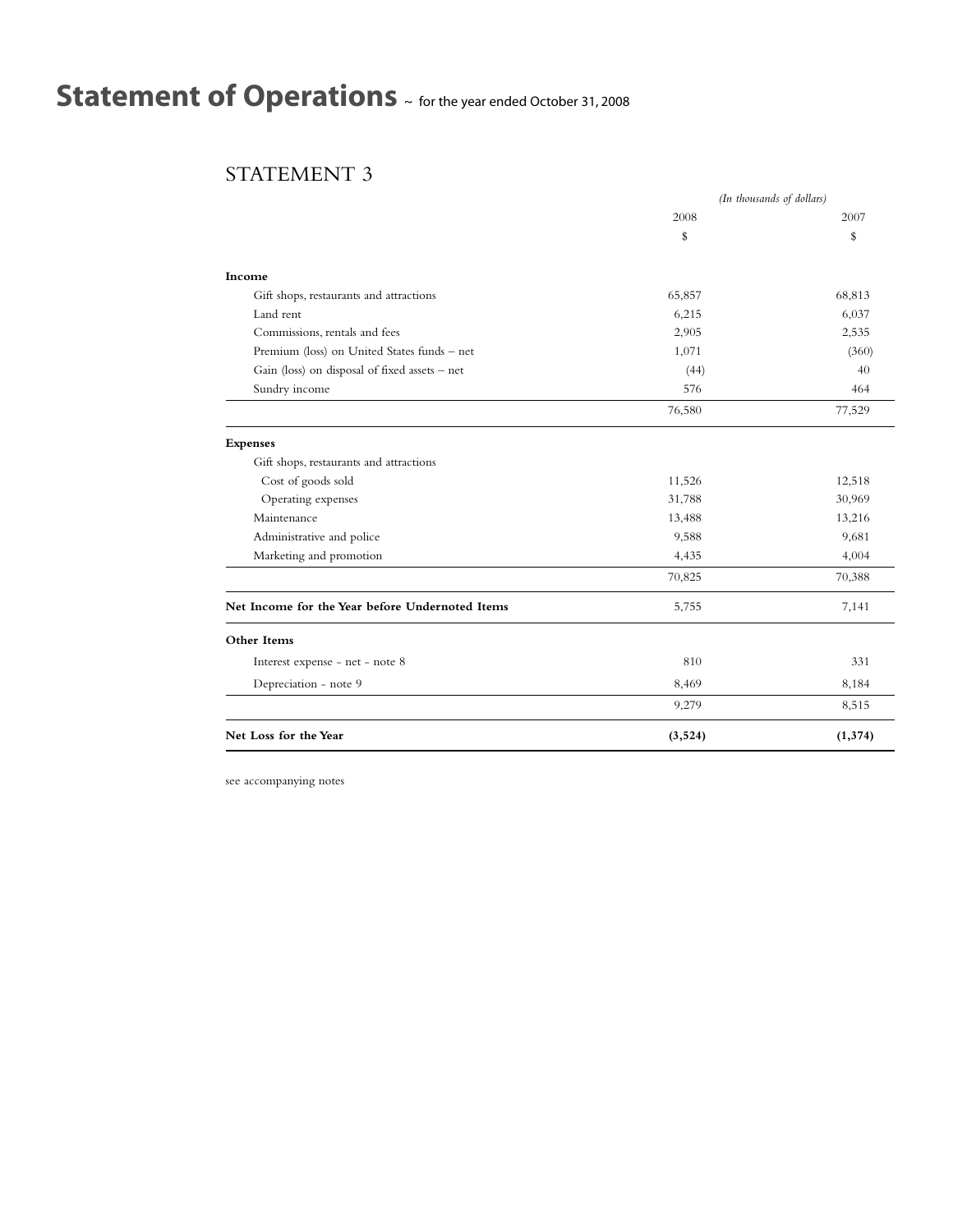# **Statement of Cash Flows** <sup>~</sup> for the year ended October 31, <sup>2008</sup>

# STATEMENT 4

|                                                         | (In thousands of dollars) |           |
|---------------------------------------------------------|---------------------------|-----------|
|                                                         | 2008                      | 2007      |
|                                                         | \$                        | \$        |
| <b>Operating Activities</b>                             |                           |           |
| Net loss for the year                                   | (3,524)                   | (1, 374)  |
| Charges against income not requiring an outlay of funds |                           |           |
| - post-employment benefits                              | 364                       | 356       |
| - depreciation                                          | 8,469                     | 8,184     |
| - amortization of franchise fee                         | 6                         |           |
| - loss (gain) on disposal of fixed assets - net         | 44                        | (5)       |
|                                                         | 5,359                     | 7,161     |
| Net change in non-cash working capital balances related |                           |           |
| to operations - note 11                                 | (3,940)                   | 2,919     |
| Funds provided by operating activities                  | 1,419                     | 10,080    |
| <b>Investing Activities</b>                             |                           |           |
| Fixed asset acquisitions - note 11                      | (24, 123)                 | (17, 799) |
| Proceeds on sale of fixed assets                        | 32                        | 83        |
| Franchise fee payment                                   | (69)                      |           |
| Funds used by investing activities                      | (24, 160)                 | (17, 716) |
| <b>Financing Activities</b>                             |                           |           |
| Net increase (decrease) in long-term financing          | (1,573)                   | 30,891    |
| Cash outlay related to post-employment benefits         | (261)                     | (193)     |
| Funds provided (used) by financing activities           | (1,834)                   | 30,698    |
| Increase (Decrease) in Cash Position                    | (24, 575)                 | 23,062    |
| Cash Position, Beginning of Year                        | 26,830                    | 3,768     |
| Cash Position, End of Year                              | 2,255                     | 26,830    |

see accompanying notes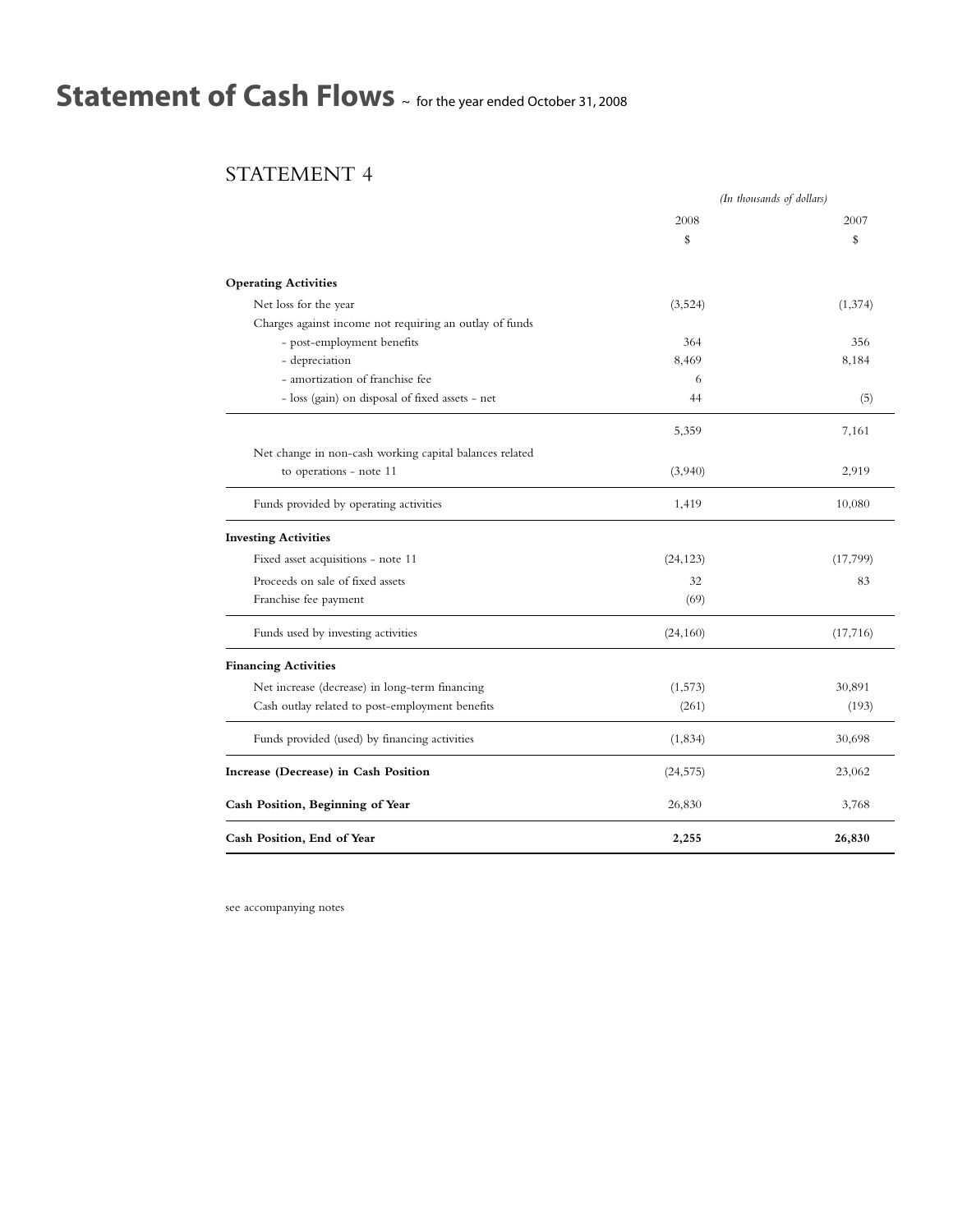#### **Organization**

The Niagara Parks Commission is governed by the Niagara Parks Act. Initially established in 1885, the Commission is an "Operational Enterprise" of the Province of Ontario and is responsible for maintaining, protecting and showcasing over 1,700 hectares of parkland stretching some 56 kilometres along the Niagara River from Lake Erie to Lake Ontario.The Commission is exempt from corporate income taxes under the Income Tax Act (Canada) and Ontario Corporations Tax Act.

#### **1. Significant Accounting Policies**

## Basis of accounting

The financial statements of The Niagara Parks Commission (the "Commission") are the representations of management prepared in accordance with Canadian generally accepted accounting principles, consistently applied. Because a precise determination of many assets and liabilities is dependent upon future events, the preparation of periodic financial statements necessarily involves the use of estimates and approximations.These have been made using careful judgement in the light of available information. The financial statements have, in management's opinion, been properly prepared within reasonable limits of materiality and within the framework of the accounting policies summarized below:

### Revenue recognition

Income from gift shops, restaurants and attractions are recognized when merchandise has been transferred or services have been rendered. Income from land rent, commissions, rentals, fees and sundry are recognized over the life of the agreement or when earned.

#### Inventories

Inventories of saleable merchandise are valued at the lower of average cost and net realizable value.

### Fixed assets

All fixed assets are recorded at cost. Depreciation has been recorded using the straight-line method, with rates from 2.5 to 33 per cent for buildings, roadways and structures, 10 to 33 per cent for equipment and furnishings and from 8 to 33 per cent for vehicles.

### Franchise fee

A franchise fee is classified as an other asset and is being amortized on a straight-line basis over 10 years.

#### Foreign currency translation

These financial statements are presented in Canadian dollars.Assets and liabilities denominated in foreign currencies are translated at the exchange rates in effect at the balance sheet date. Gains and losses on translation are reflected in net earnings of the period.

#### Financial instruments

The Commission has elected the following balance sheet classifications with respect to its financial assets and financial liabilities in accordance with the new section:

Cash is classified as "assets held for trading" and is measured at fair value.

Accounts receivable are classified as "loans and receivables" and are measured at amortized cost, which, upon initial recognition, is considered equivalent to fair value.

Accounts payable and accrued liabilities, other liabilities and long-term financing are classified as "other financial liabilities" and are initially measured at fair value.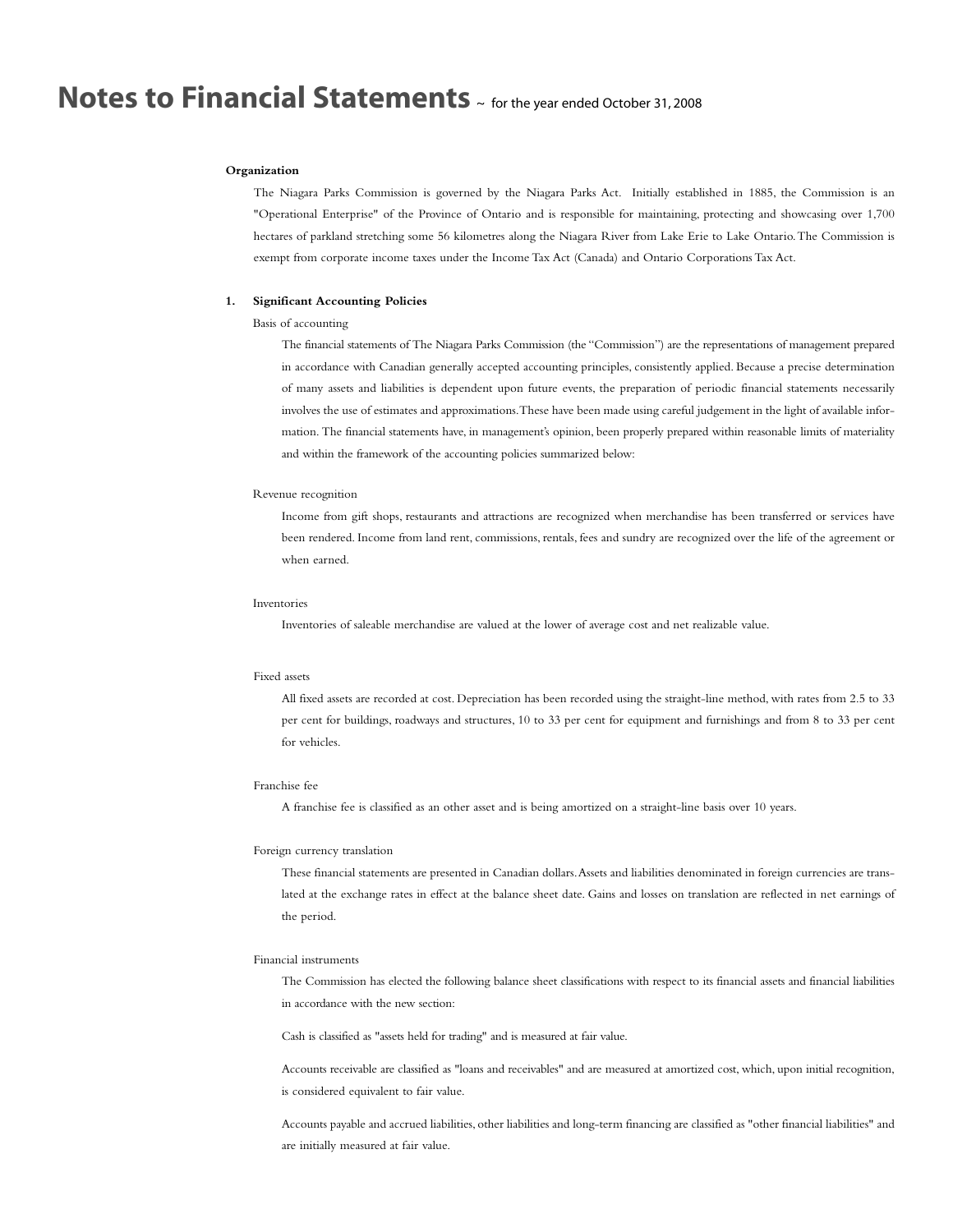# **1. Significant Accounting Policies** - continued

# Capitalized interest

The Commission capitalizes an amount of interest on all funds expended for those capital works in progress and financed via long-term financing.

| 2. | <b>Fixed Assets</b>                |         | (In thousands of dollars)   |         |         |
|----|------------------------------------|---------|-----------------------------|---------|---------|
|    |                                    | Cost    | Accumulated<br>Depreciation | 2008    | 2007    |
|    |                                    | \$      | \$                          | \$      | \$      |
|    | Land                               | 13,555  |                             | 13,555  | 13,555  |
|    | Land improvements                  | 17,135  |                             | 17,135  | 17,135  |
|    | Buildings, roadways and structures | 187,965 | 72,924                      | 115,041 | 86,567  |
|    | Equipment and furnishings          | 40,522  | 30,275                      | 10,247  | 8,414   |
|    | Vehicles                           | 9,275   | 7,869                       | 1,406   | 1,592   |
|    |                                    | 268,452 | 111,068                     | 157,384 | 127,263 |
|    | Capital works in progress          | 1,174   |                             | 1,174   | 15,279  |
|    |                                    | 269,626 | 111,068                     | 158,558 | 142,542 |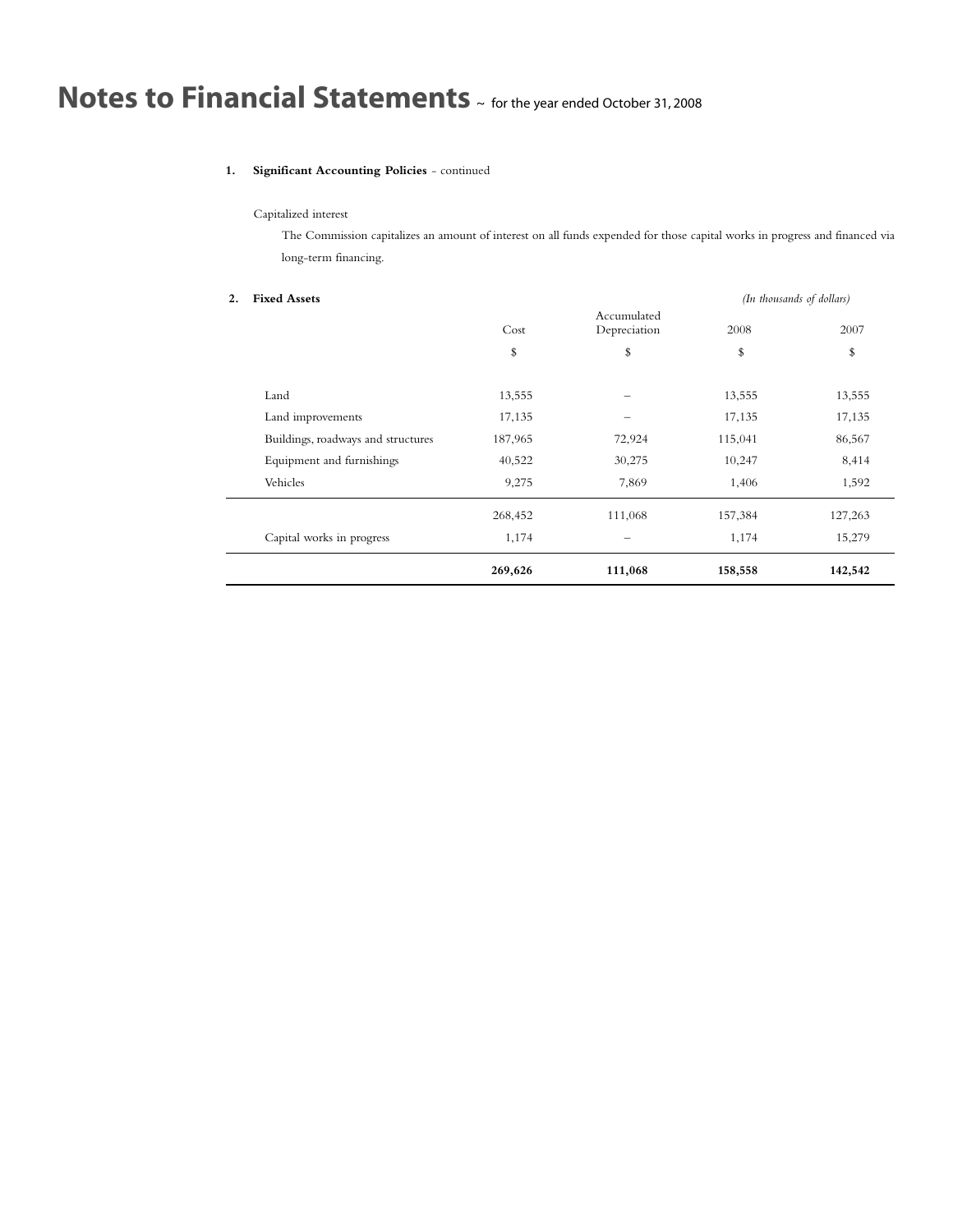| Long-Term Financing                                                                  |        | (In thousands of dollars) |  |
|--------------------------------------------------------------------------------------|--------|---------------------------|--|
|                                                                                      | 2008   | 2007                      |  |
|                                                                                      | \$     | \$                        |  |
| Unsecured fixed rate term loan requiring blended payments of principal and           |        |                           |  |
| interest of \$ 2,640,907 per annum, bearing interest at 5.06% through to April, 2027 | 31,815 | 32,000                    |  |
| Unsecured fixed rate term loan requiring principal payments of $\$1,000,000$ per     |        |                           |  |
| annum, bearing interest at 4.01% through to December, 2009                           | 2,000  | 3,000                     |  |
| The Commission has an obligation under capital lease, bearing interest of nil,       |        |                           |  |
| requiring monthly payments of \$463 to September, 2009, secured by equipment         |        |                           |  |
| with a net book value of \$9,168                                                     | 3      | 8                         |  |
| The Commission has an obligation under capital lease, bearing interest of nil,       |        |                           |  |
| requiring monthly payments of \$659 to August, 2011, secured by equipment            |        |                           |  |
| with a net book value of \$34,853                                                    | 35     |                           |  |
| The Commission has an obligation under capital lease, bearing interest of nil,       |        |                           |  |
| requiring monthly payments of \$ 659 to May, 2011, secured by equipment              |        |                           |  |
| with a net book value of \$21,342                                                    | 20     |                           |  |
|                                                                                      | 33,873 | 35,008                    |  |
| Less portion due within one year                                                     | 2,055  | 1,190                     |  |
|                                                                                      | 31,818 | 33,818                    |  |

The principal payments of the long-term financing obligations due in the next five fiscal periods are as follows:

|      | (In thousands of dollars) |  |
|------|---------------------------|--|
|      | \$                        |  |
| 2009 | 2,055                     |  |
| 2010 | 2,105                     |  |
| 2011 | 1,154                     |  |
| 2012 | 1,196                     |  |
| 2013 | 1,257                     |  |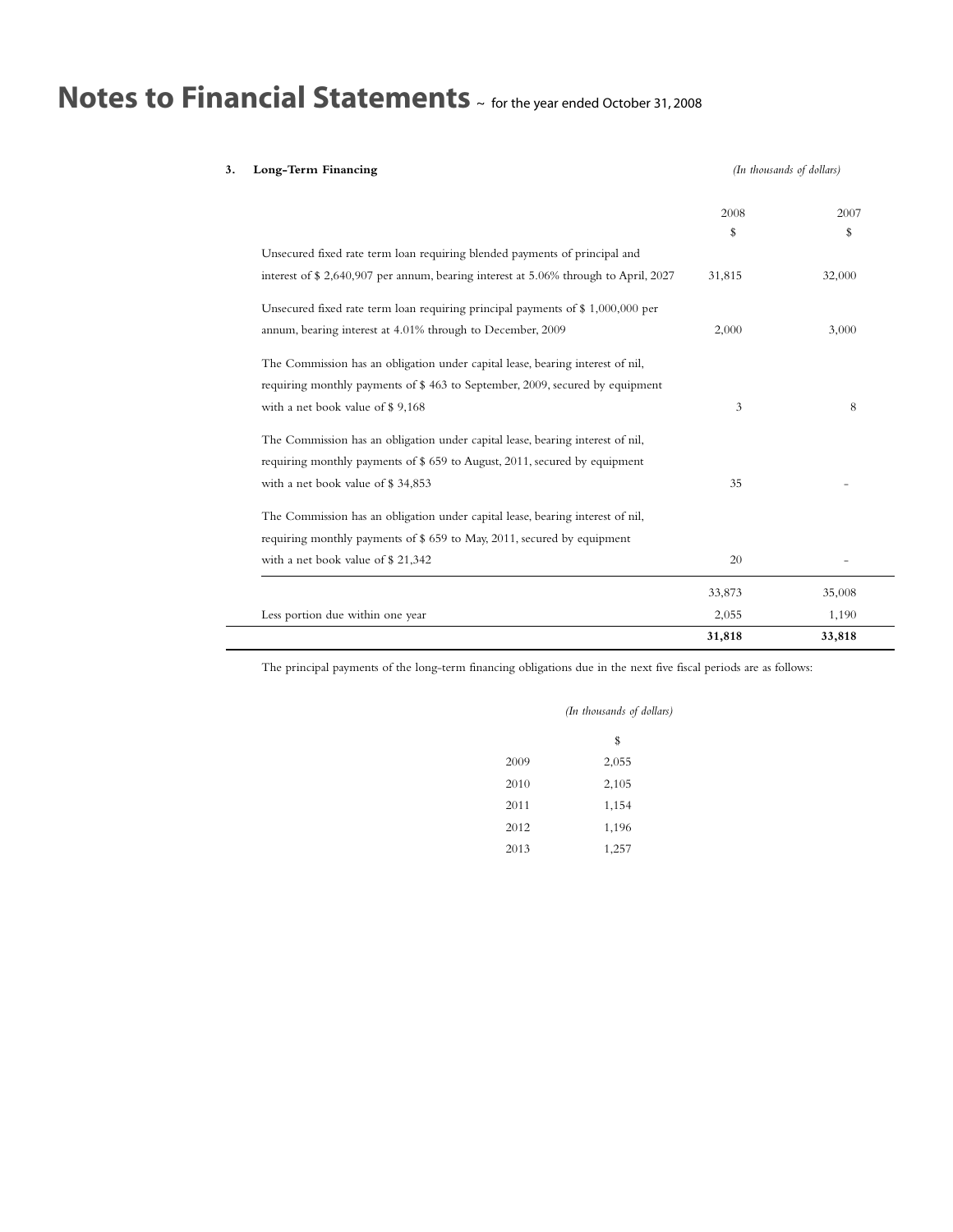### **4. Post-Employment Benefits**

Defined Termination Benefit

The Commission provides a defined employee future benefit, payable on termination to certain full-time employees with a minimum of five years of service.The benefit is calculated on the basis of one week's remuneration, at the time of termination, for every year of full-time service provided to the Commission to a maximum of 26 weeks.The accrued benefit liability as at October 31, 2008 is \$ 3,560,461 (2007 - \$ 3,456,833).

As a result of an actuarial valuation conducted in 2007 for the year ending October 31, 2007, it was determined that an actuarial gain of \$ 242,488 existed.The actual obligation as at October 31, 2008 is \$ 3,317,973 (2007 - \$ 3,214,345). Since the actuarial gain is less than 10% of the actual obligation, no minimum amortization has been recorded for the year.

The Commission requires that an actuarial valuation of the post employment benefits be conducted every three years. Therefore, the next valuation required would be for the year ending October 31, 2010.

| Defined Benefit Plan Information                   | (In thousands of dollars) |       |
|----------------------------------------------------|---------------------------|-------|
|                                                    | 2008                      | 2007  |
|                                                    | \$                        | \$    |
| Employee benefit plan assets                       |                           |       |
| Employee benefit plan liabilities                  | 3,560                     | 3,457 |
| Employee benefit plan deficit                      | 3,560                     | 3,457 |
| Benefit obligation recognized on the balance sheet |                           |       |
| Benefit obligation, beginning of year              | 3,457                     | 3,294 |
| Expense for the year                               | 364                       | 356   |
| Benefits paid during the year                      | (261)                     | (193) |
| Benefit obligation, end of year                    | 3,560                     | 3,457 |

The main actuarial assumptions applied in the valuation of the defined benefit plan are as follows:

**Interest (Discount) Rate** -The accrued obligation and the expense for the year were determined using a discount rate of 5%. **Salary Levels** - Future salary and wage levels were assumed to increase at 3% per annum.

### Pension Benefits

The Commission provides pension benefits for all its permanent employees (and to non-permanent employees who elect to participate) through the Public Service Pension Fund (PSPF) and the Ontario Public Service Employees' Union Pension Fund (OPSEU Pension Fund).These are multi-employer plans established by the Province of Ontario.These plans are accounted for as defined contribution plans, as the Commission has insufficient information to apply defined benefit plan accounting to these pension plans.

The Commission's contributions related to the PSPF and OPSEU Pension Fund was \$ 1,649,534 (2007 - \$ 1,541,361) and are included in the administrative and general expenses in the Statement of Operations.

The cost of post-employment, non-pension benefits are paid by the Management Board Secretariat and are not included in the Statement of Operations.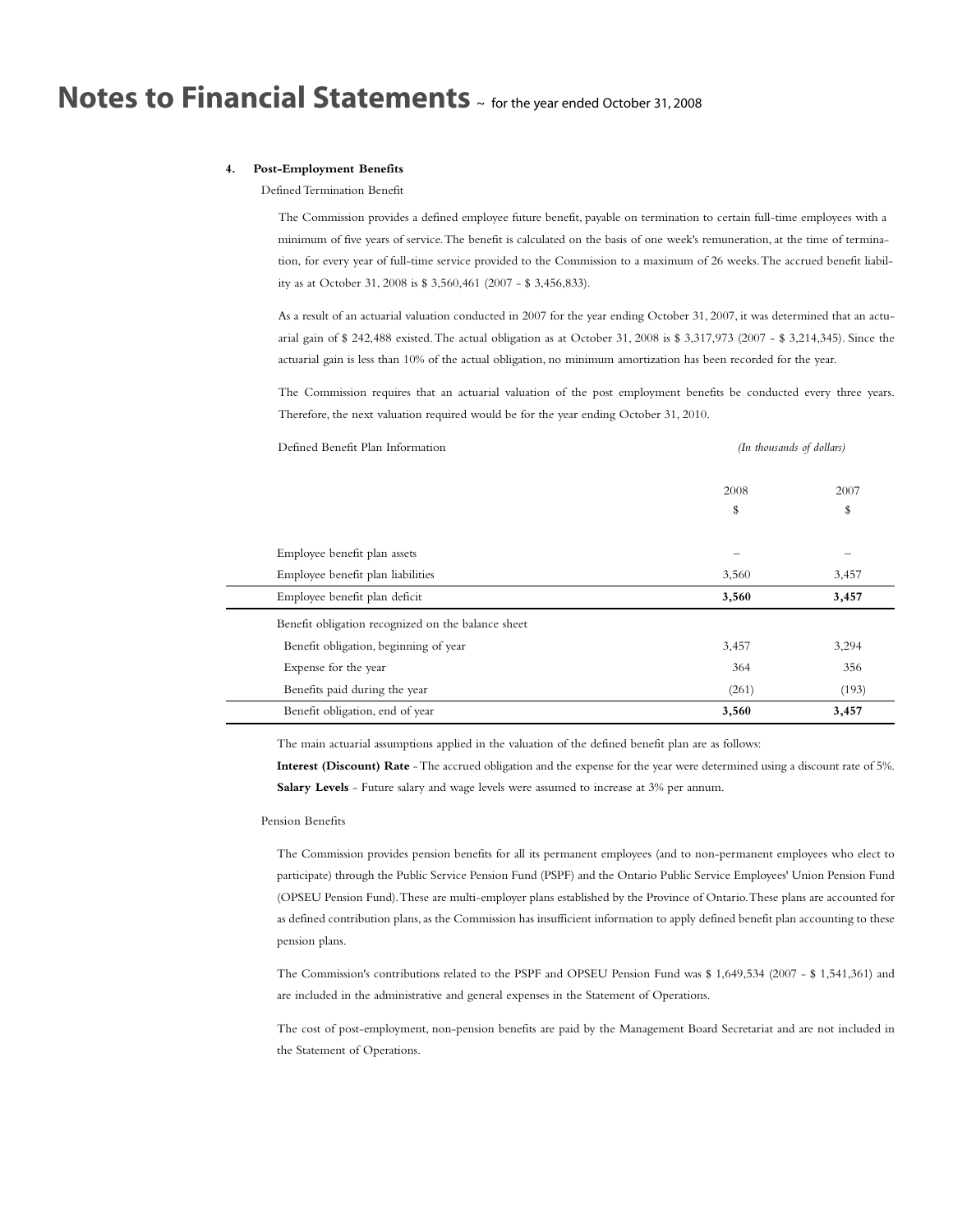### **5. Credit Facilities**

The credit facilities, which have a maximum borrowing capacity of \$ 15,000,000, provide for two types of loans.There is a variable rate option with a rate which varies with the Bank of Montreal's prime rate and there is a fixed rate operating loan facility available for terms of 30/60/90/180 or 364 days at rates which are set relative to Banker's Acceptance rates.These credit facilities are unsecured and are set to expire on October 31, 2009. As at October 31, 2008, NIL has been drawn upon for all credit facilities.

# **6. Commitments**

The Commission is committed to spending approximately \$ 2,500,000 on capital projects in the next year.

## **7. Contingencies**

The Commission is in litigation pertaining to certain claims for which the likelihood of loss is not determinable and the amount not reasonably estimable. Accordingly, no provision for these claims is reflected in the financial statements.

| 8. | <b>Interest Expense</b> |       | (In thousands of dollars) |  |
|----|-------------------------|-------|---------------------------|--|
|    |                         | 2008  | 2007                      |  |
|    |                         | \$    | \$                        |  |
|    | Interest income         | (431) | (582)                     |  |
|    | Loan interest expense   | 1,241 | 913                       |  |
|    |                         | 810   | 331                       |  |

| 9. | Depreciation                                | (In thousands of dollars) |       |
|----|---------------------------------------------|---------------------------|-------|
|    |                                             | 2008                      | 2007  |
|    |                                             | \$                        | \$    |
|    | Depreciation of income producing assets     | 5,085                     | 4,748 |
|    | Depreciation of non-income producing assets | 3,384                     | 3,436 |
|    |                                             | 8,469                     | 8,184 |

### **10. Operating Leases**

The Commission leases vehicles, equipment and premises under operating leases expiring in various years through 2012. The total obligation under operating leases amounts to approximately \$ 1,273,000.

Future payments for each of the next four years are as follows:

|      | (In thousands of dollars) |
|------|---------------------------|
|      | \$                        |
| 2009 | 496                       |
| 2010 | 391                       |
| 2011 | 203                       |
| 2012 | 183                       |
|      |                           |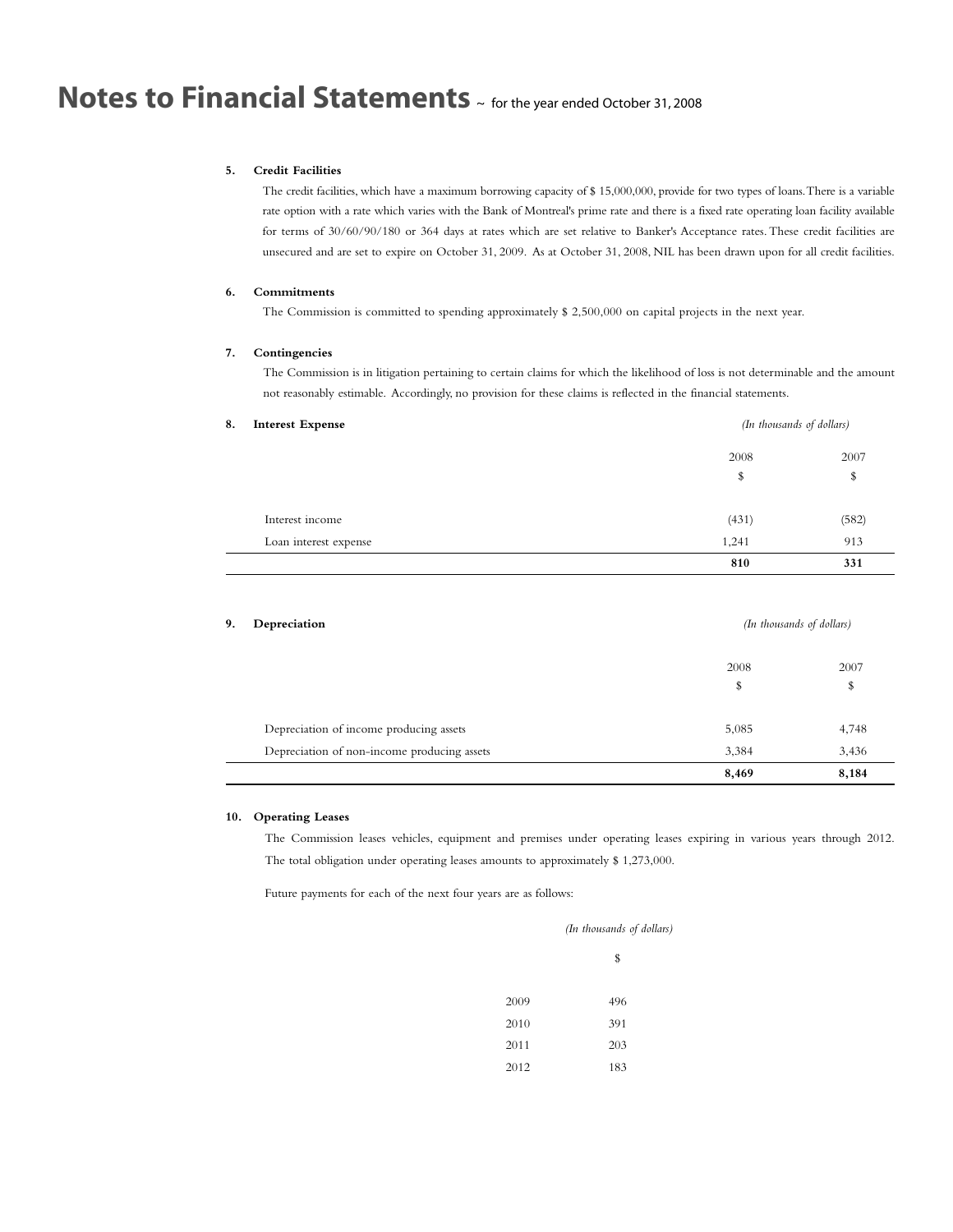# **11. Statement of Cash Flows**

Changes in working capital components include:

| Accounts receivable                  | (237)    | 494   |
|--------------------------------------|----------|-------|
| Inventories                          | (1, 458) | 35    |
| Prepaid expenses                     | 97       | 80    |
| Accounts payable and accrued payroll | (2,342)  | 2,310 |
|                                      | (3,940)  | 2,919 |

Acquisition of fixed assets

During the year, fixed assets were acquired at an aggregate cost of \$ 24,561,000 (2007 - \$ 17,799,000) of which 438,000 (2007 - nil) was acquired by means of capital leases and other non-cash acquisitions. Cash payments of \$ 24,123,000 (2007 - \$ 17,799,000) were made to purchase fixed assets.

| Interest          |       | (In thousands of dollars) |  |
|-------------------|-------|---------------------------|--|
|                   | 2008  | 2007                      |  |
|                   | \$    | \$                        |  |
|                   |       |                           |  |
| Interest received | 431   | 523                       |  |
| Interest paid     | 2,714 | 306                       |  |

## **12. Financial Instruments and Risk Management**

### Fair Value

Fair value information with respect to long-term financing has been omitted because it is not practicable to determine fair value with sufficient reliability.

The fair value of the post employment termination benefit was determined using an actuarial valuation based on information presented in note 4 to the financial statements.

### Credit Risk

The Commission is exposed to a credit risk by its customers. However, because of the large number of customers, credit risk concentration is reduced to a minimum.

### Currency Risk

The Commission has cash of \$ 458,379 that is denominated in US dollars.These funds have been converted to the Canadian equivalent at the rate of \$ 1.1665 US equals \$ 1 Canadian.The Commission realizes approximately 14.87% (2007 - 18.1%) of its sales in foreign currency. Consequently, some assets and revenues are exposed to foreign exchange fluctuations.

### Cash Flow Risk

The Commission has a variable rate bank overdraft facilities bearing interest which varies with the prime interest rate. Accordingly, the Commission is exposed to cash flow risks relating to potential fluctuations in market interest rates.

## **13. Capitalized Interest**

The Commission has capitalized \$ 598,609 (2007 - \$ 232,301) of interest related to the expansion of the Table Rock Complex which was completed in June 2008.